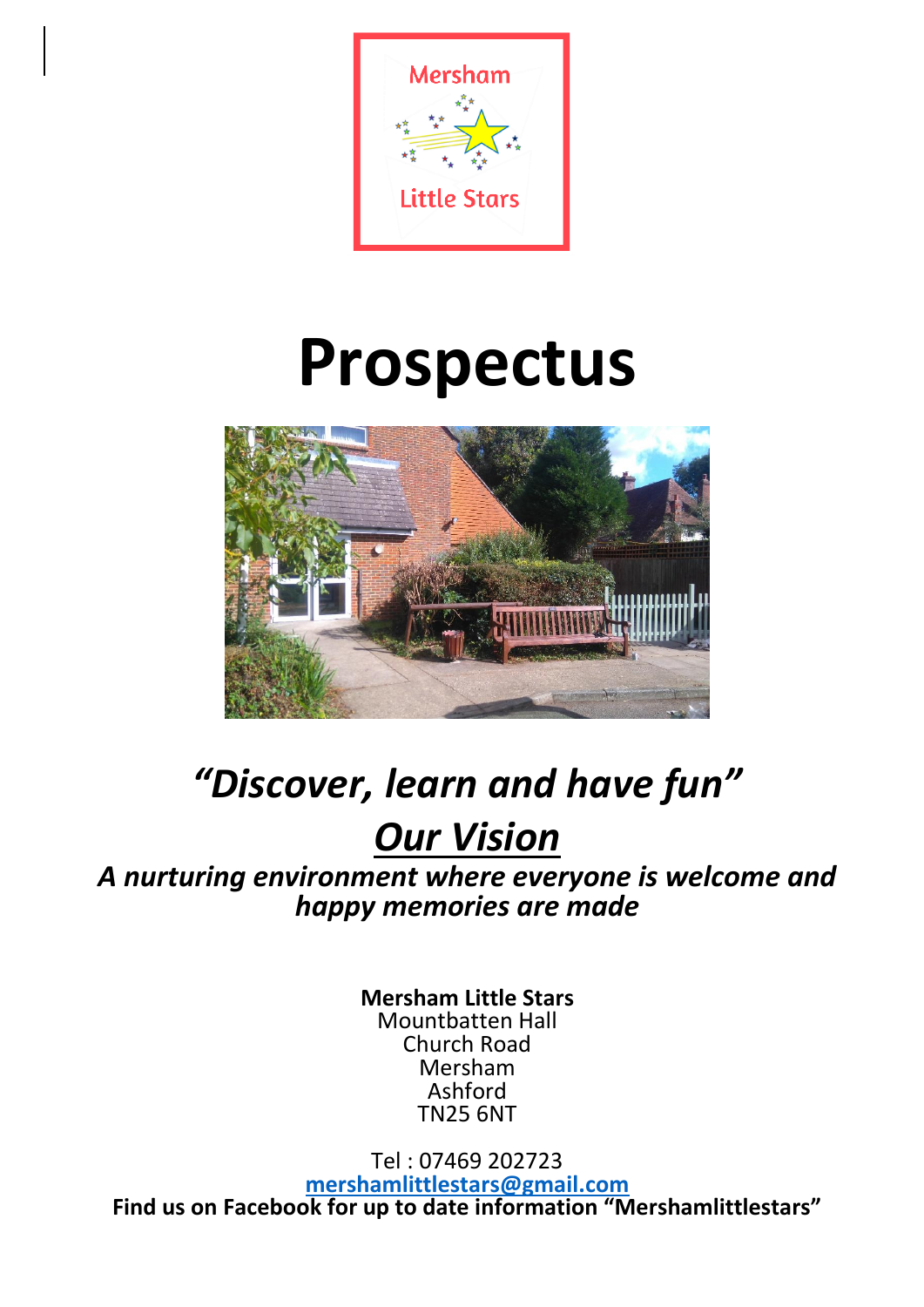Welcome to Mersham Little Stars, we hope the following information will prove useful for both you and your child. We are based in Mersham Village Hall, near "Mersham Primary School", in a rural location with good links to local primary schools. We take children from 2 years old.

#### **Choosing the Best Care**

We appreciate that choosing the right setting for your child is a difficult decision; here at Mersham Little Stars we aim to create a secure, friendly and enjoyable environment that is stimulating for all the children and so gives parents' confidence. All keypersons are First Aid trained and receive ongoing training to improve their personal development to enable them to provide the best care for your child.

#### **Opening Hours/Delivery Pattern for Free Early Edcuation**

The setting is open during school term time, 8.45am to 2.45pm on Monday, Wednesdays, Thursdays and Fridays. We are currently closed on Tuesdays. Free Early Education can be accessed during these sessions and the delivery patterns are as follows:

**Universal** (15 hours) – 2 days 8.45-2.45 and then 1 x ½ day 8.45-11.45 or 11.45-2.45 total 15 hours Free Early Education hours.

**Extended** (30 hours) 5 full days 8.45 – 2.45 totals 30 hours Free Early Education hours

Monday 8.45am – 11.45am / \*8.45am – 12.45pm / 11.45am-2.45pm / 8.45am-2.45pm Wednesday 8.45am – 11.45am / \*8.45am – 12.45pm / 11.45am-2.45pm / 8.45am-2.45pm Friday 8.45am – 11.45am / \*8.45am – 12.45pm / 11.45am-2.45pm / 8.45am-2.45pm

You will need to provide a packed lunch for your child if they attend the following sessions \*8.45am-12.45pm, 11.45am – 2.45pm and 8.45am – 2.45pm.

#### \* **Note**

This session is funded from 8.45am to 11.45am but an additional cost of £3.20 is payable for lunchtime (11.45am – 12.45pm).

#### **Non-refundable Registration Fee**

Parents of children not in receipt of Free Early Education, will be charged a nonrefundable registration fee of £25. This fee will cover the cost of administration and secures your child's place with us at the pre-school. We do not charge a deposit.

#### **Free for Two**

Free Early Education is available for some 2 year olds. At Little Stars we are registered to accept children under the "Free for Two" Government scheme. If you think you may qualify, please feel free to ask for further details or visit [www.kent.gov.uk/freefor2.](http://www.kent.gov.uk/freefor2) If your child is eligible we will need to see evidence of the confirmation email. In addition we are also required to see your child's birth certificate, and you will be required to sign a declaration form to enable us to claim your child's funding.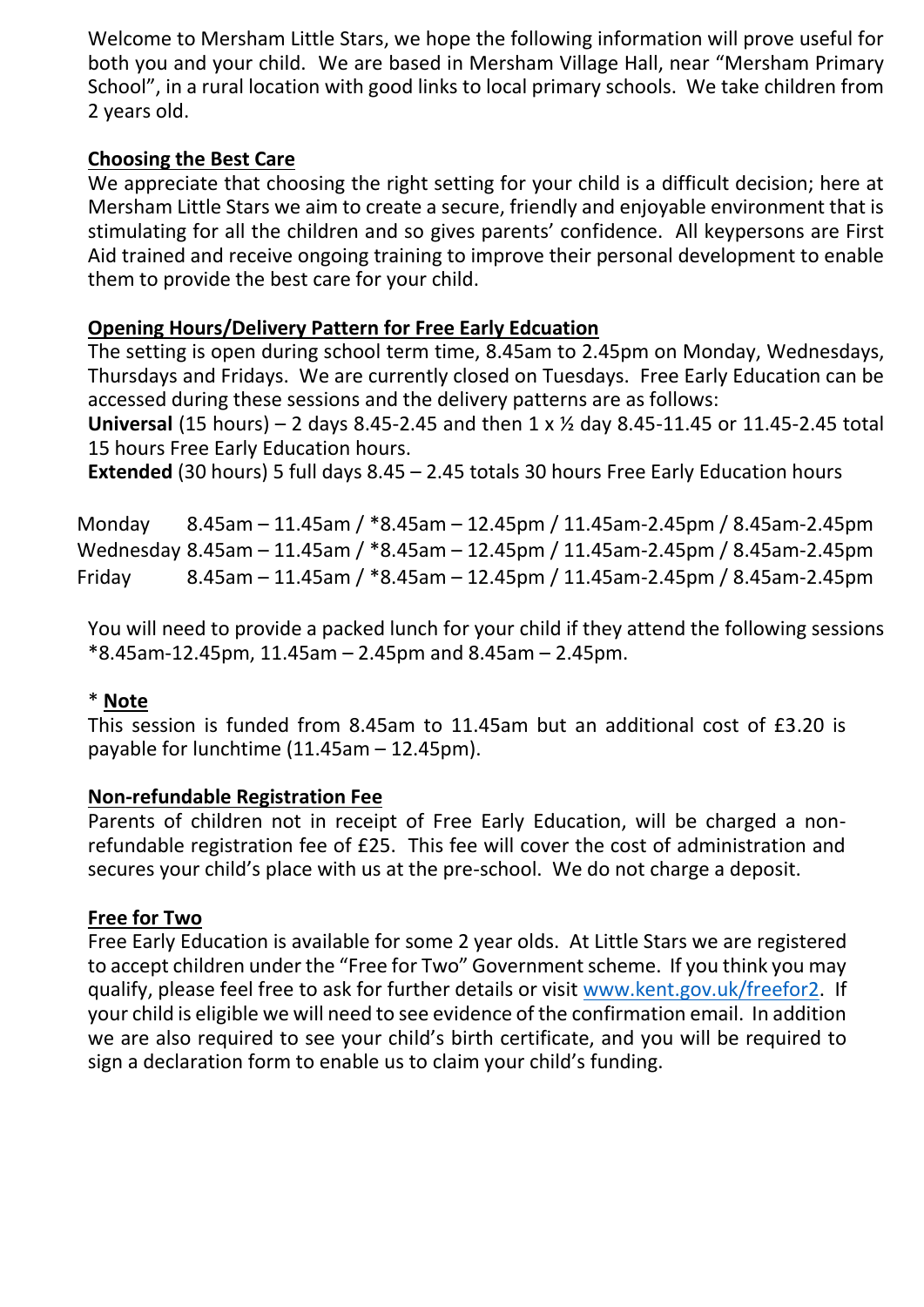#### **Free Early Education**

All 3 and 4 year olds are entitled to Free Early Education (15 universal hours per week) they will be eligible the school term following their  $3<sup>rd</sup>$  Birthday (i.e. Sept/January/April). We are also registered for the 30 hours free childcare scheme. If you think you may qualify, please visit [www.childcarechoices.gov.uk.](http://www.childcarechoices.gov.uk/) If you qualify, you will need to supply us with the 10 digit code that is supplied by the government and complete a parental declaration form, along with evidence of your child's birth certificate. It is then your responsibility to reconfirm the code every 3 months – you will receive 2 reminders before the deadline.

All parental declarations are completed 3 times a year before our headcount week. This is September, January and April and we will inform you when they need completing.

#### **Nursery Fees**

Any child not entitled to Free Early Education will be required to pay wraparound hours.

- £6.35 per hour.
- $\bullet$  8.45am 2.45pm £38.10 per day
- 8.45am 11.45am or 11.45am 2.45pm are £19.05 per day.

Fees are invoiced the last week of term for the forthcoming term.

#### **Keyperson**

Your child will be allocated a Keyperson and Buddy when they start with us. This person is responsible for monitoring and observing your child's progress. Before your child starts you will be offered a home visit and free taster session for your child. We will explain the setting's routines and you will be given the opportunity to express any concerns/worries you may have prior to your chid starting.

#### **Policies**

Mersham Little Stars' policies are available to look at if you would like to familiarise yourself with them, please ask a member of staff who will happily let you look at the folder. Alternatively, these can be emailed to parents upon request.

#### **Non-Attendance due to Sickness/Holidays**

Please let us know (either by ringing or texting 07469 202723) if your child will be absent from the setting and their expected return date (if known.) Please note your child should not attend Nursery from 48 hours following the last episode of sickness/diarrhoea. Please do not email your child's non-attendance to the setting.

#### **Parent's Noticeboard**

There are 2 noticeboards in the lobby area for parents to access information. It displays our bad weather policy, term dates, Ofsted information and complaints procedure and any other relevant data you need to know about!

#### **Spare Clothing**

Please provide your child with appropriate outdoor clothing as children access the outside area in all weathers. Please provide a bag with spare clothing as accidents do sometimes happen and children can get messy when playing. Please ensure all clothing is named.